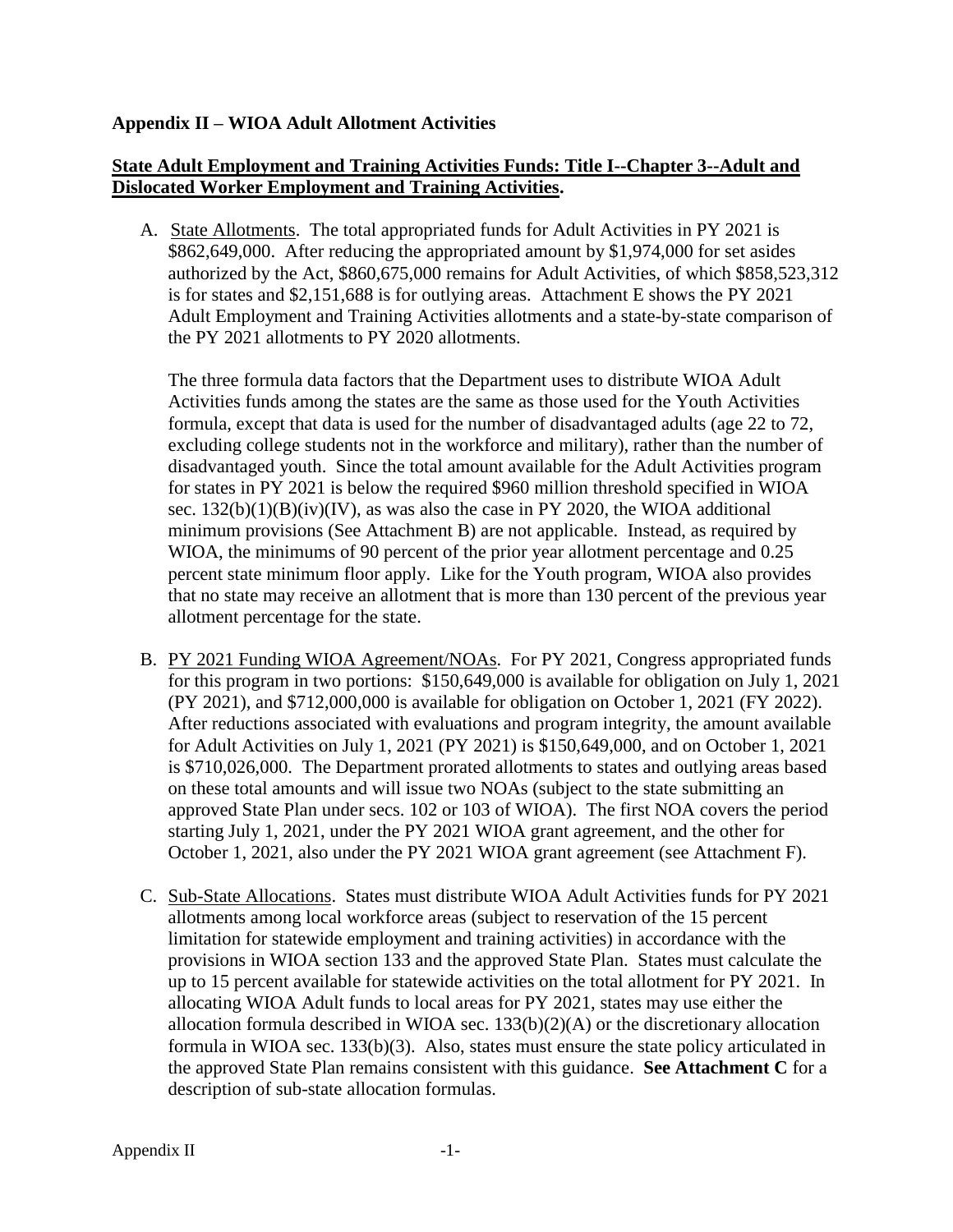- 1. Allocation Formula. Thirty-three and 1/3 percent of the total funds available for local allocations are allocated based on each local area's relative share of each data factor listed below.
	- 1. The relative number of unemployed individuals in ASUs in each local area, compared to the total number of unemployed individuals in ASUs in all local areas in the state. For this factor, the timeframe for comparison is the 12 month period, July 2019 to June 2020.
	- 2. The relative excess number of unemployed individuals in each local area, compared to the total excess number of unemployed individuals in all local areas in the state. See the definition of "excess number" below which requires a comparison of the excess unemployed in ASUs with excess unemployed in all areas. For this factor, the timeframe for comparison is the 12-month period, July 2019 to June 2020.
	- 3. The relative number of disadvantaged adults (age 22 to 72, excluding college students not in the workforce and military) in each local area, compared to the total number of disadvantaged adults in all local areas in the state. The Census Bureau collected the data used in the special tabulations for disadvantaged adults between January 1, 2011 and December 31, 2015.

For purposes of identifying ASUs for the Adult Activities sub-state allocation formula, states should use data made available by BLS (as described in LAUS Technical Memorandum No. S-20-15).

The term "excess number" means, used with respect to the excess number of unemployed individuals within a local area, the higher of (i) the number that represents the number of unemployed individuals in excess of 4.5 percent of the civilian labor force in the local area; or (ii) the number that represents the number of unemployed individuals in excess of 4.5 percent of the civilian labor force in ASUs in such local area.

In order to determine the number of disadvantaged adults for the sub-state Adult formula, states must use the special tabulations of ACS data available at <https://www.dol.gov/agencies/eta/budget/formula/disadvantagedyouthadults> ETA obtained updated data for use in PY 2018 and the same data must be used in PY 2021. See TEGL No. 14-17 for further information.

States must utilize a minimum percentage (or stop loss) to ensure that no local area receives an allocation percentage that is less than 90 percent of the average allocation percentage of the local area for the previous two years. An allocation percentage is the local area's share or percentage of funds allocated to all local areas. States must **not** use 90 percent of the average *amount* allocated to the local area for the last two years. States must obtain amounts necessary to increase allocations to local areas to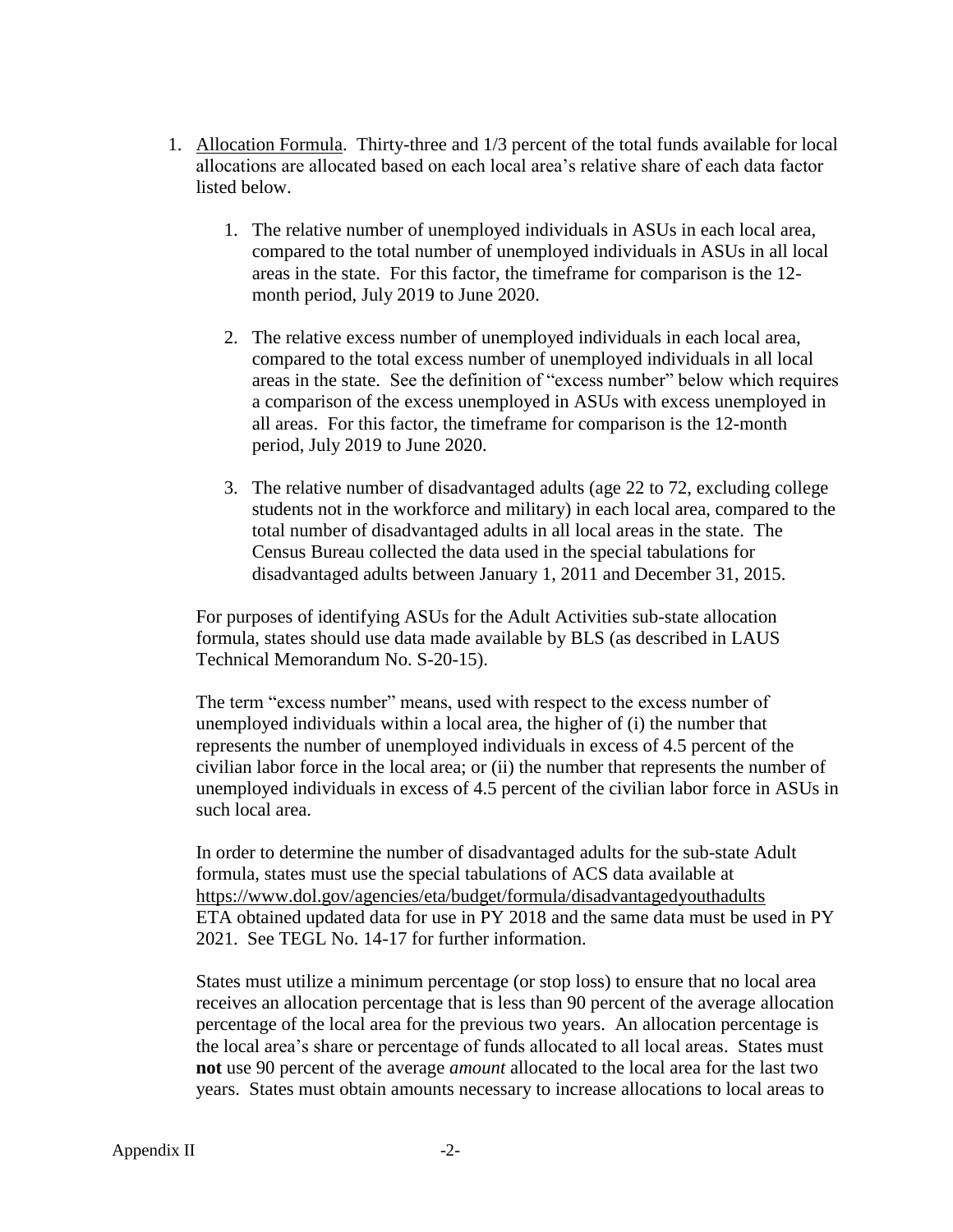comply with the minimum percentage requirement by proportionately reducing the allocations to be made to other local areas.

States must not use a maximum percentage (or stop gain).

In accordance with sec. 182(e) of WIOA, states must make sub-state allocations available to local areas not later than 30 days after the date funds are made available to the state, or 7 days after the date the local plan for the area is approved, whichever is later.

- 2. Discretionary Formula. Alternatively, a state may use a discretionary formula. When using a discretionary formula, a state distributes a portion that is at least 70 percent of the funds according to the allocation formula described in subparagraph C.1 of this Appendix, and the remainder on the basis of a formula that incorporates additional factors related to:
	- 1. excess poverty in urban, rural, and suburban areas, **and**
	- 2. excess unemployment above the state average in urban, rural, and suburban local areas.

Of the portion of funds distributed according to the allocation formula described in subparagraph C.1, a state must not assign unequal percentages to the ASU, excess unemployment, and disadvantaged data factors. These three data factors carry equal weights and must total at least 70 percent of the formula.

Of the remainder, states may determine the percentage to allocate to data factors reflecting excess poverty and excess unemployment above the state average.

States also have flexibility in choosing the data they want to use related to poverty and excess unemployment above the state average. States **may not** reuse the allocation formula data factors (ASU, excess unemployment, and disadvantaged adults) to distribute the remainder. Using data factors not directly describing poverty or excess unemployment may be acceptable, but the state must articulate how such factors relate to the statutory requirements in the State Plan.

The discretionary formula must also employ a minimum percentage, as described in subparagraph C.1 on the allocation formula. The minimum percentage may be applied to the 70 percent (or greater) portion or to the entire allocation.

The State Board must develop the discretionary formula, and the Secretary must approve it as part of the State Plan.

D. Transfers of Funds. WIOA sec. 133(b)(4) provides the authority for local workforce areas, with approval of the Governor, to transfer up to 100 percent of the Adult Activities funds for expenditure on Dislocated Worker Activities, and up to 100 percent of